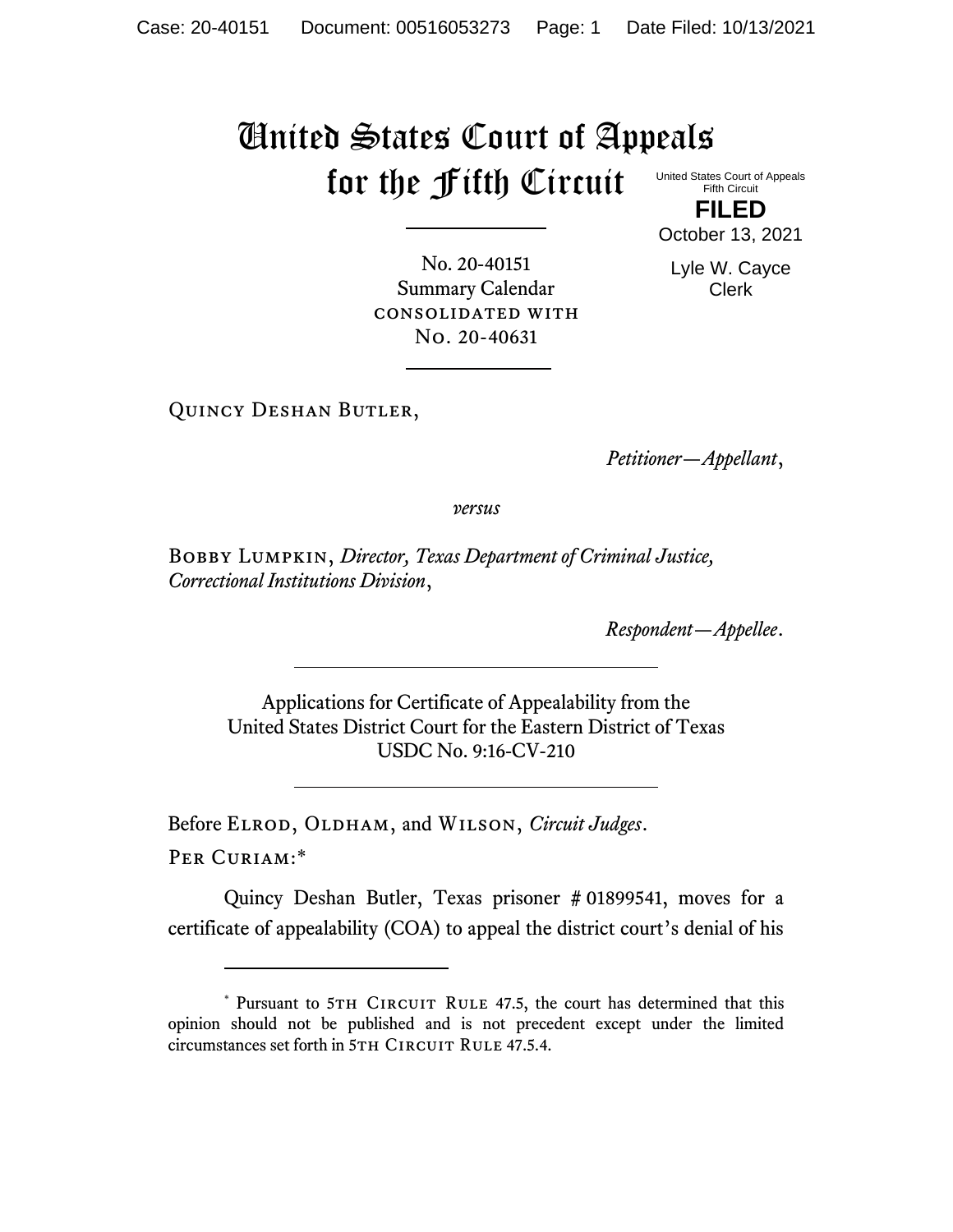## No. 20-40151 c/w No. 20-40631

28 U.S.C. § 2254 application in which he attacked his conviction for two counts of aggravated assault with a deadly weapon. The district court determined that the claims raised in the application were without merit in part and were procedurally defaulted in part.

Butler asserts that (1) he received ineffective assistance of counsel at the pretrial, trial, and appellate levels; (2) he was denied a fair trial due to improper remarks; (3) that his conviction violated his right to be protected against double jeopardy and principles of collateral estoppel, (4) the trial court limited cross-examination in violation of his right to effective counsel; and (5) the trial court erred by denying him an evidentiary hearing. Butler also moves for leave to proceed IFP on appeal, for the appointment of counsel, for leave to file amended COA brief, for leave to proceed on original COA brief, and for leave to file a supplement to his COA brief.

To the extent that Butler has failed to reallege claims that he asserted in his § 2254 application or has failed to support those claims in his COA motion, he has abandoned them. *See Hughes v. Johnson*, 191 F.3d 607, 613 (5th Cir. 1999). In addition, to the extent that he seeks to assert new claims in his COA motion, we will not review those claims. *See Black v. Davis*, 902 F.3d 541, 545 (5th Cir. 2018).

To obtain a COA, a petitioner must make "a substantial showing of the denial of a constitutional right." 28 U.S.C.  $\S$  2253(c)(2). Where a district court has denied claims on the merits, a petitioner must show "that jurists of reason could disagree with the district court's resolution of his constitutional claims or that jurists could conclude the issues presented are adequate to deserve encouragement to proceed further." *Miller-El v. Cockrell*, 537 U.S. 322, 327 (2003). Where the district court's dismissal is on procedural grounds, he must show "that jurists of reason would find it debatable whether the petition states a valid claim of the denial of a constitutional right